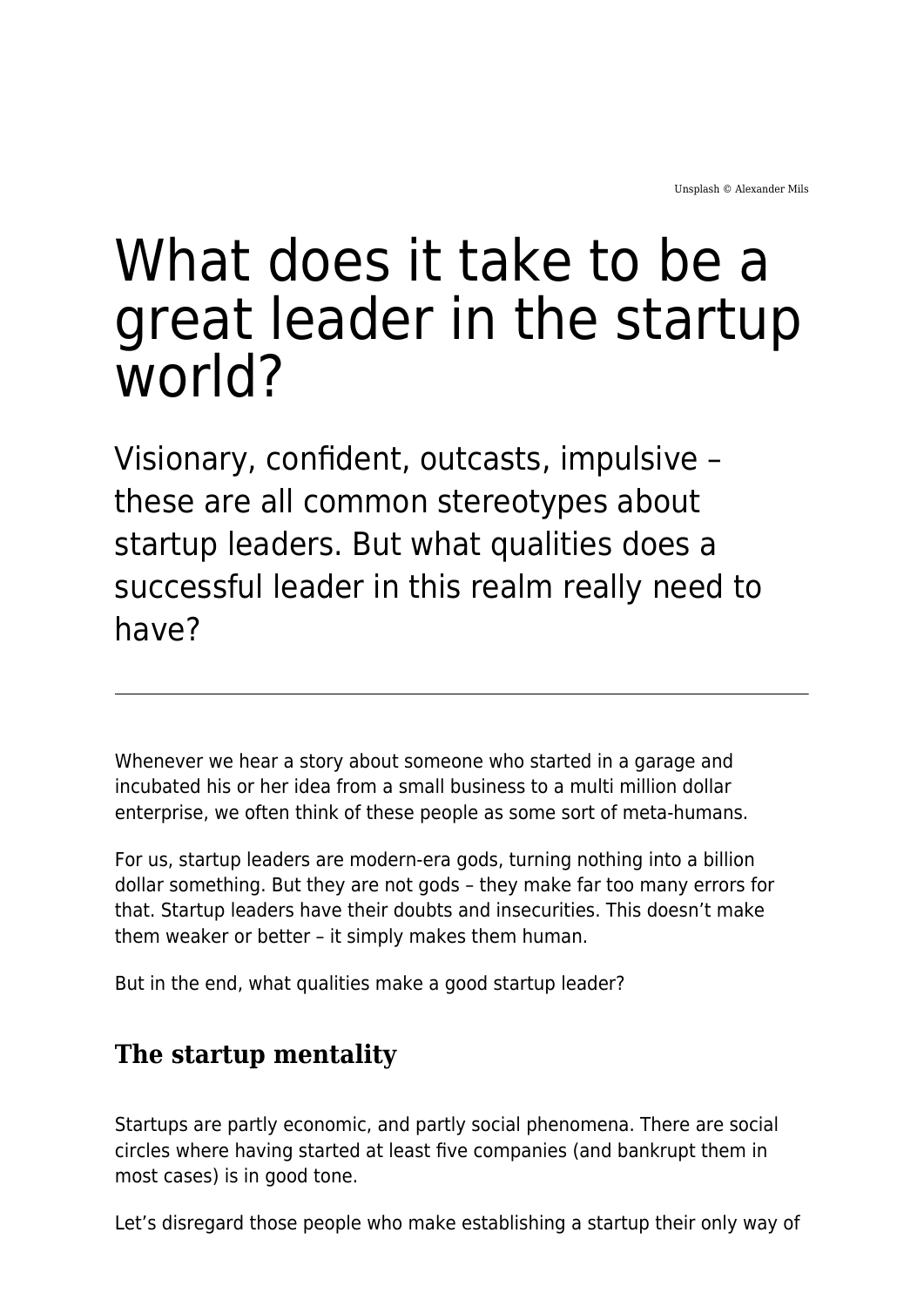life. We will talk about those true startup leaders that want to actually bring actual value to the world – not just shine and socialise at the nearest convention.

To clearly define who the startup leader is and what challenges they must face, let's go through a differential diagnosis and separate them from traditional managers.

#### **Startup vs corporation**

Startups are small enterprises, usually launched by one or more entrepreneurs, that aim to deliver innovative solutions to the market. But what solutions and how to create them in the most efficient way?

Startups have to be flexible. Their original idea may not survive the initial confrontation with reality. There may be several problems when scaling up from prototype stage to the manufacturing stage, and the market may not be ready for innovation. There may be a competitor that delivers the same product faster and for a lower price.

Startups often need to reinvent themselves and adapt their structure to the circumstances. Each employee has to understand that the scope of their duties is subject to rapid change. There are few set procedures and everyone needs to be more independent and in-sync with the company's goal.

Corporations, on the other hand, operate solely on the principle of profit maximisation. This means that they are often reluctant to restructure themselves for new markets and take risks.

They are often owned by shareholders, which are more difficult to persuade into taking chances. The company operates on set procedures and strict hierarchy.

Leaders and CEOs of both of these enterprises need to have different skill sets. Corporations need more managers that can hone and enforce company's procedures and deliver the expected results to the shareholders.

Startups need agility and a driving force that will haul all employees through the meanders of a market in the fog of ignorance. Sometimes, the qualities of corporate managers and startup owners overlap, but this doesn't happen often.

#### **Leadership vs management**

Both leader types should inspire their people to achieve excellence, but with emphasis put on different elements.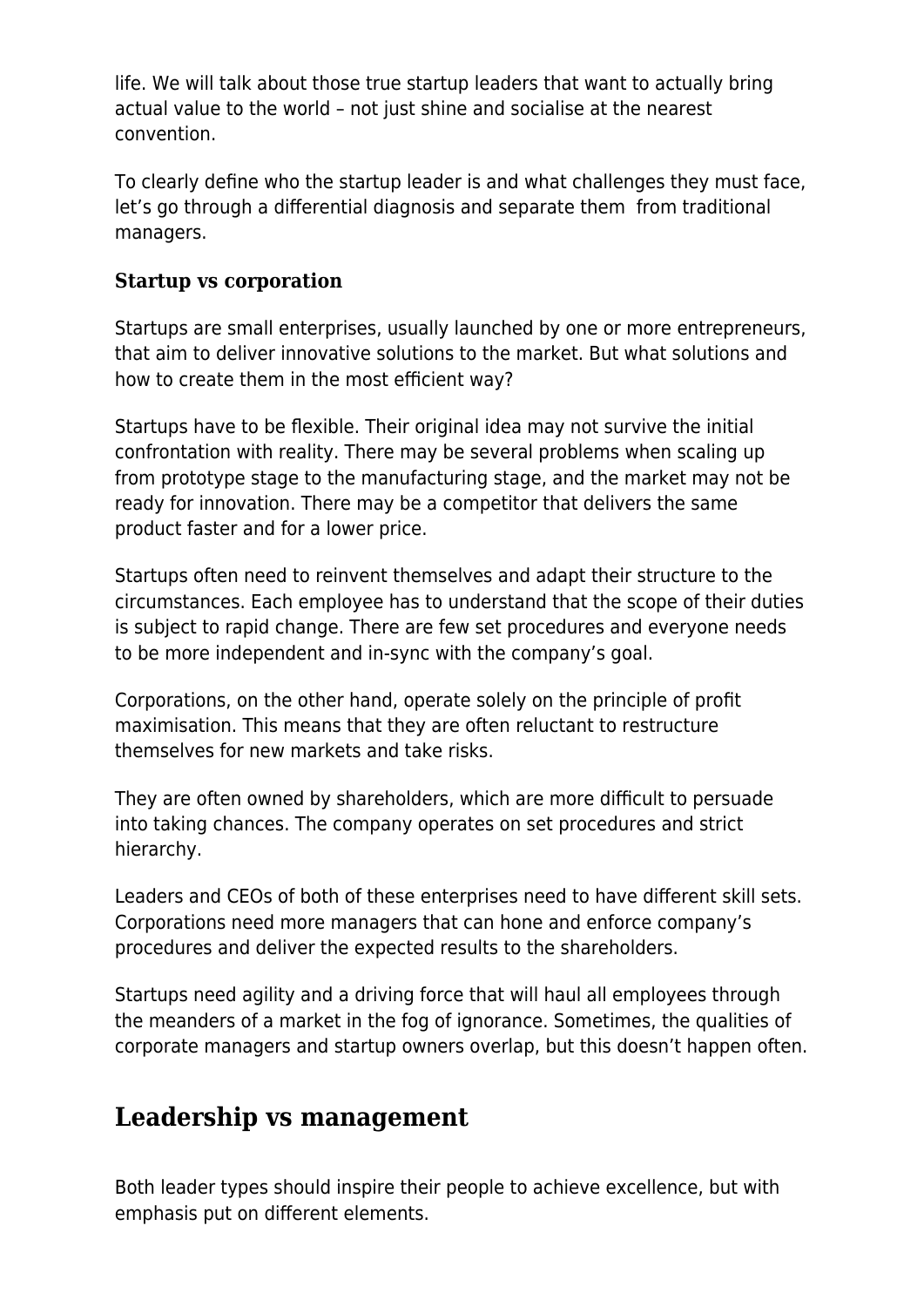Corporation leaders try to make sure that their subordinates follow procedures. For startups, the reality is: "Procedures? Who has time for that? Now, go figure out how to overcome the chip shortage, so we can build one million specimens of our product in a week and, by the way, write something on our social media channel, so investors won't think we ran off with the money."

These leaders work in vastly different environments, so the skill set needs to be different. To find a good metaphor, go back to your high school days. The people that were class presidents were good material for corporate leaders, while those that were always constructing new stuff and jumping from cars on a dare often become startup leaders.

Being a startup leader requires a spirit of entrepreneurship – not just showing a good way to get to their goal, but the ability to carve the path that leads there.

### **Hard skills vs soft skills**

One more perspective to consider when discussing the differences between startup leaders and corporate managers are the hard and soft skills required to do both.

Most articles like this focus on soft skills, but few will tell you that hard skills are also required. But first, what's the difference between these two types of skills?

Hard skills are measurable and can be obtained via education. They deliver concrete competences in areas like programming, copywriting and design. You can learn them in school or via courses. You can prove them either with a certificate or by doing a task, such as writing a simple script or providing a copy for a web page.

Soft skills are social competences that are not easily acquired through education, because no one teaches them directly. They are mostly an emanation of your personality that was shaped by your social and educational background. While you can work on these skills and finish as many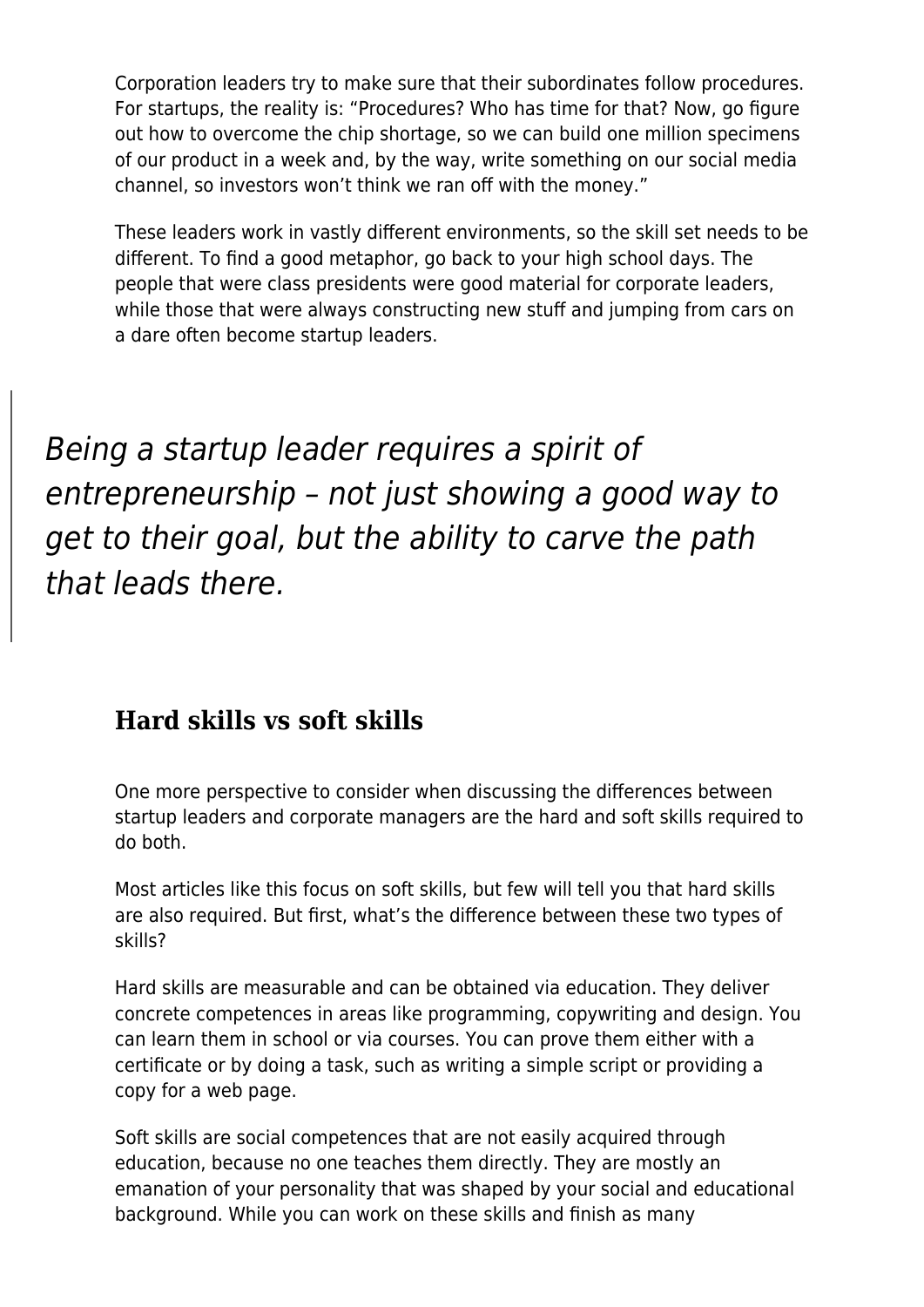communication courses as you please, they are harder to internalise and harder to prove to others.

Soft skills include communication skills, problem solving, decision making or relationship building. They help to build an effective team, but are they enough to be a good startup leader?

I'd argue that the formula for a good startup CEOs is a mixture of hard and soft skills. Why are both of them important? Hard skills allow you to better understand the complexities of the market you are entering.

For example, if your revolutionary product is an app or a platform, knowing a programming language will help you assess what you can do easily and what will take a great deal of work. It doesn't mean that you have to programme everything by yourself. Far from that – you can hire people for this that are better coders or specialise in a different programming language. However, at least you will know what they are talking about and understand what problems they have.

Remember, you are in a startup, not a corporation where developers and CEO are separated by several steps of middle managers.

If you want to *[start an ecommerce store](https://www.ecommerceceo.com/start-ecommerce-business/)*, it is good to have marketing skills or those involving production or logistics.

If you want to *[start in affiliate marketing](https://zeropark.com/blog/affiliate-marketing-career/)*, then many hard skills such as design, business analysis or coding may help you along the way, although they are not necessary.

Knowing a hard skill in a field relevant to your product anchors you in real world problems. Communication and other soft skills are important – maybe even more than hard skills – but being an expert in a given field builds respect and allows you to easily switch roles and jump from being a CEO to CTO or marketing analyst. Flexibility is the name of the game.

#### **Know your emotions**

Emotional intelligence or mind and body awareness are soft skills that help you control and use in a creative way the main driving energy of any leader. After all, isn't most of the innovative stuff done because of ambition, altruism or curiosity? The same energy may have a destructive influence on your enterprise.

Positive emotions are infectious, but so are negative ones. The point is not to feel good emotions only or nothing at all, but to be aware of one's own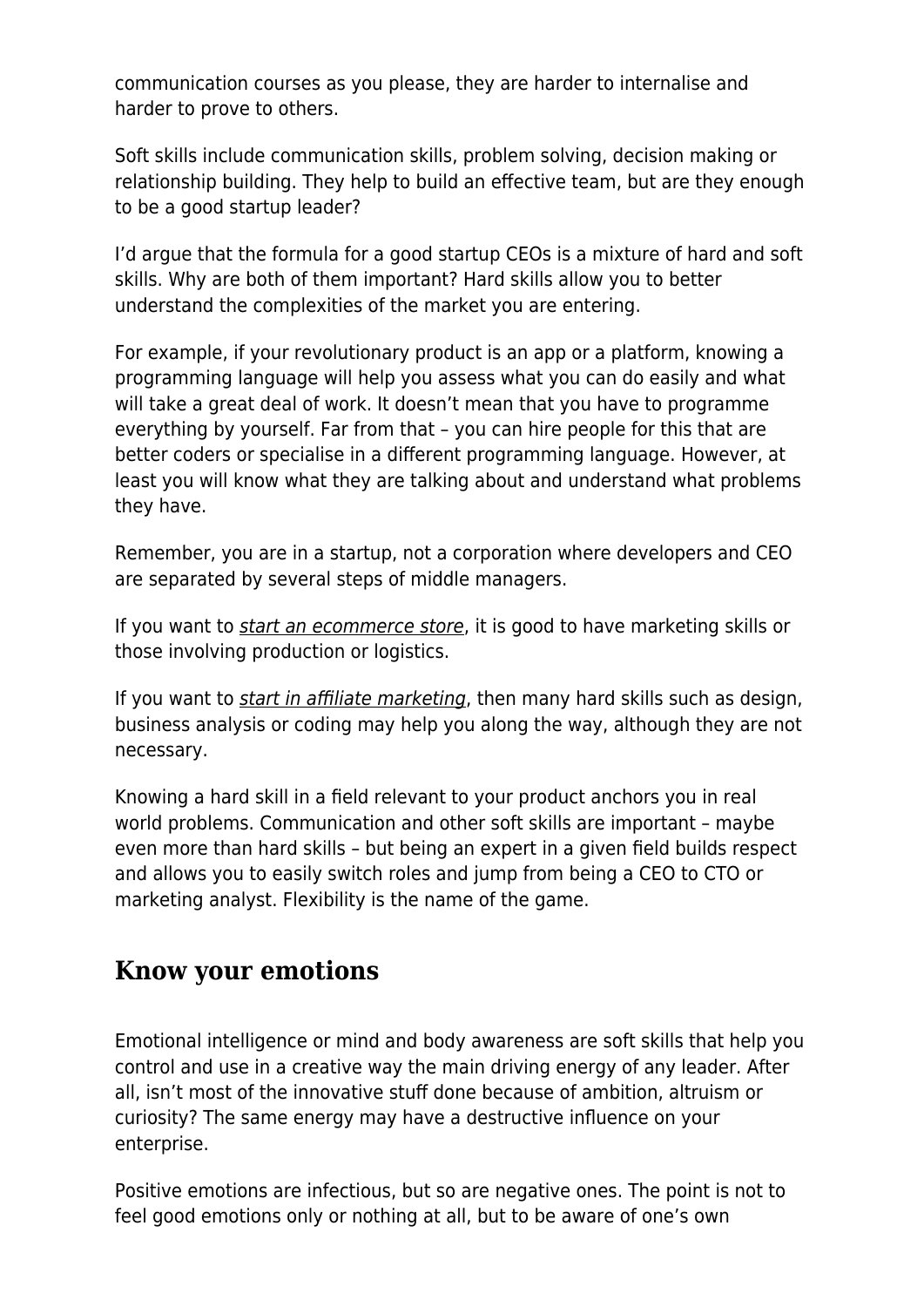emotional state.

Say you are at a meeting with potential investors. The meeting is not going well and the vision of quickly developing your product using investor's resources is fading into the distance. You are angry or frustrated.

Be angry and frustrated, but maybe take the temperature of your emotions and cool down before making any further decisions. This, not the cool PowerPoint presentation, will most likely be the thing that determines the success of your idea.

Don't yell at the investors that they are stupid. They control large amounts of money, so they probably are not. They may not see what you see; they may not be so immune to risk or maybe they have some constructive criticism.

You know what's best with startups? It's the fact that they are rarely "now or never" enterprises. They are more "now or later, once we restructure, rethink and reimagine ourselves better to try to conquer the world yet again."

Do you know what the *[original idea was behind YouTube](https://www.theguardian.com/technology/2016/mar/16/youtube-past-video-dating-website)*? It was supposed to be a video dating app, but it restructured, rethought and reimagined itself into the behemoth it is today.

It is normal to feel doubts. But a good startup leader can examine his or her chances realistically and emotion-free, [without losing faith in the success](https://voluum.com/blog/how-to-not-lose-faith-and-achieve-success-as-an-affiliate-marketer/).

Recognising the emotions of others is also one of those skills that lay between hard and soft ones, a mix of psychology and empathy. Such a skill may allow you to [understand your prospect customers better and help to market and sell](https://voluumdsp.com/blog/5-simple-psychological-hacks-to-boost-your-native-advertising-campaigns/) [your product](https://voluumdsp.com/blog/5-simple-psychological-hacks-to-boost-your-native-advertising-campaigns/).

# **Leadership skills**

If we had to create one definite list of all skills, traits and competencies of a true startup leader, it would look something like this:

1. Vision. You can't have a startup leader without this. While it is important to have good communication skills and flexibility, all other skills pale in front of this. If you don't know where to lead your team, or even if you don't want to lead anyone anywhere, forget about building any venture. There are still options for you: you can pitch and sell your ideas to investors or others that may turn it into a workable product. Lead by example, and be an example by knowing what you want to achieve. Visionary people inspire others and go through obstacles. Adapt to market conditions and have the energy to keep pushing forward and pass part of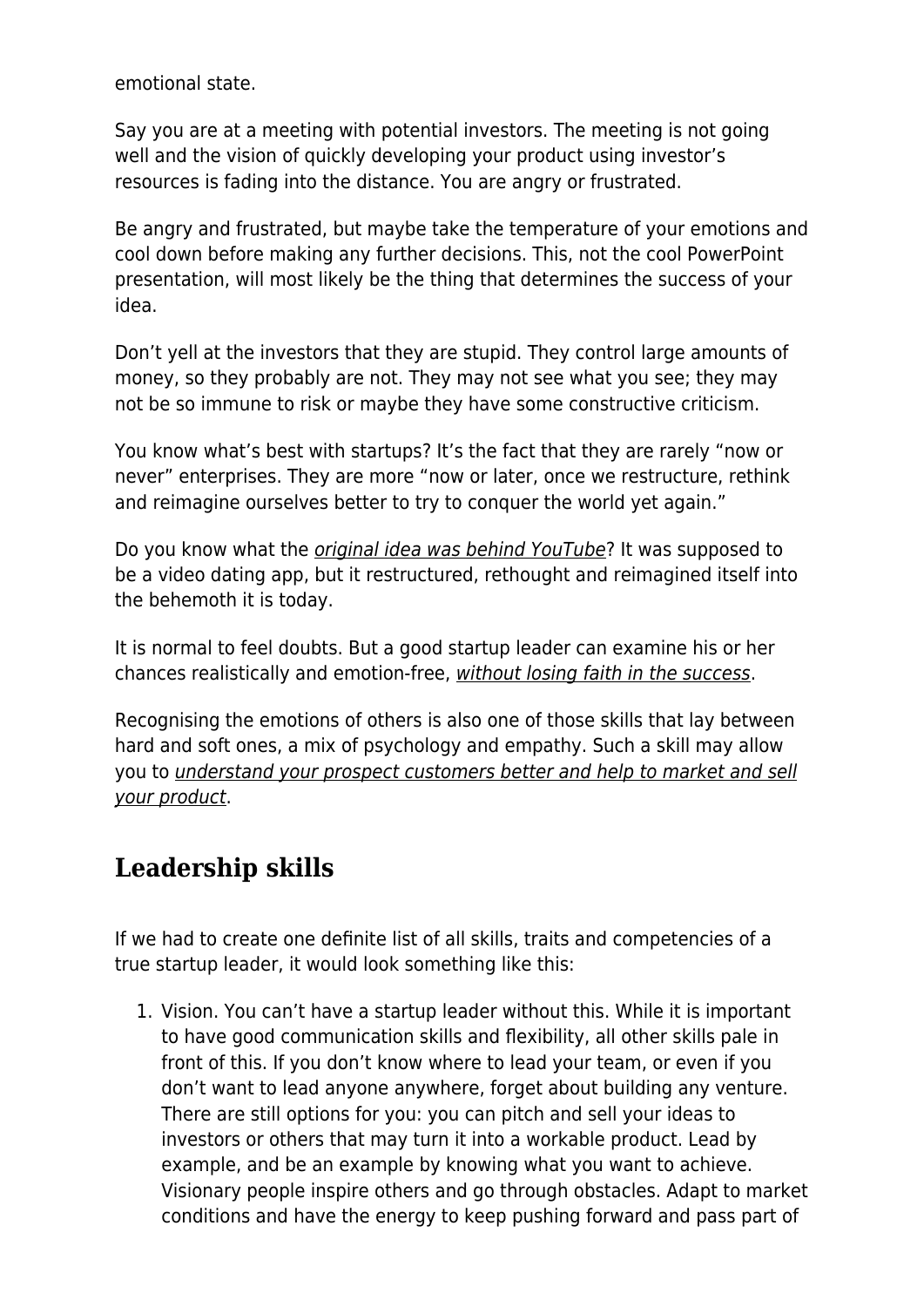that energy to others.

- 2. Communication skills. No one will follow you if you don't tell them where you want to take them and why. You are not a lone wolf – you need a team. Good communication is the social glue that keeps the team together. Be vocal with your team members and with the outside world. Tell them what you want to do and why your product is awesome: "We are talented people who believe something is missing on the market, or in our lives, and we know how to deliver it. Here's why we think we can do that."
- 3. Innovation. Everyone has roughly similar pairs of eyes, but only an innovative mind sees how to do things differently. A lot of people have troubles with getting a cab, but only innovative ones [turn this experience](https://www.investopedia.com/articles/personal-finance/111015/story-uber.asp) [into a multibillion dollar company](https://www.investopedia.com/articles/personal-finance/111015/story-uber.asp). Innovation does not mean that you have to be a scientist or an expert programmer. You just have to see the missing piece of the puzzle. For example, it now sounds obvious that people that have an apartment space for rent could benefit from getting in touch with people looking for an accommodation and vice versa. But a couple years ago, only a few people turned the [original idea of renting air](https://www.businessinsider.com/how-airbnb-was-founded-a-visual-history-2016-2) [mattresses into another big company.](https://www.businessinsider.com/how-airbnb-was-founded-a-visual-history-2016-2) What seemingly obvious solutions to common problems can you spot today?
- 4. Flexibility. We like to read about the humble beginnings of today's tech giants. One of the key takeaways from these stories would be: "These companies didn't get things right at the beginning, but were flexible enough to adjust their idea and conquer the market." Your ideas should not be set into metaphorical stone. Only the ten commandments and equations of the standard model in physics should be.

Treat your ideas as kids: grow them, nurture them and watch as they turn out to be something amazing but surprising – even for you.

Be open to criticism from the market and your team.

It's not personal (unless it is and you have to change your ways as a leader).

If your team members are empowered by your vision, they will do anything to make it happen.

- 5. Confidence. 50% of startups fail within the first five years, and 95% (this is just an estimation) of new ideas doesn't survive the confrontation with a good night sleep or an honest talk with another person. This doesn't mean that all those ideas were bad. Some of them could have been good but they lacked one element: a confident supporter that could carry them to success.Some ideas are silly. Some are scams. Many are good but require some tweaking. And tweaking requires confidence in yourself and the key concept.
- 6. Creative and analytical mind. The dichotomy of left and right brain